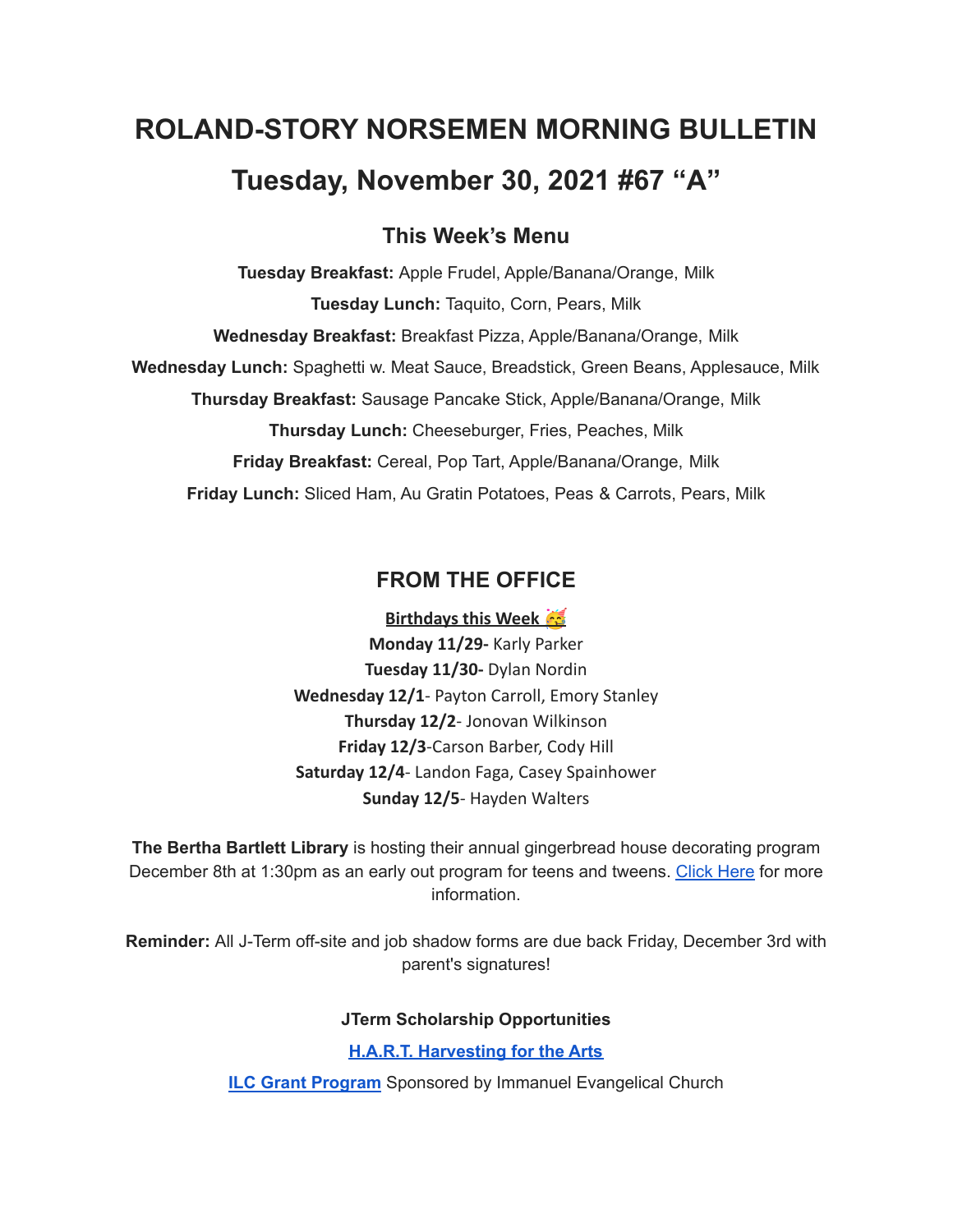#### **Advocate, Seek Help, Speak Up!**

\*Be Kind to each other-Do not use social media to tear someone down!

\*See or hear something? Say Something to an adult.

\*Advocate for yourself if you need help; Seek a trusted adult.

\*Parents, keep the communication going between you and your son/daughter.

\*Know crisis information. Some ideas are to Call 911; Utilize the P3 app; Call the Crisis line

1-855-581-8111. Maybe put that number in your contacts. The service is available to all ages. Anyone experiencing a crisis can access the crisis line.)



# **[COUNSELOR](https://docs.google.com/document/d/1vmwczNPbDzXe9vFaG5LJMQ7NYDv-i4oQJHybqA65TUc/edit?usp=sharing) FOLDER (9-12)-Click here**

# **Scholarship**

DMWC (Des Moines Women's Club) [Scholarships](https://www.desmoineswomensclub.com/scholarships)- \$2,000 each scholarship, Due 1/18/22

Beta Sigma Psi [Scholarships](http://epsilon.betasigmapsi.org/scholarship/) to ISU- \$Varies, due 2/5/22

Pearl Hull Falk [Scholarship](https://drive.google.com/file/d/1Agzc2VSOwE8oHrqccRuI2OOv1TMeps-P/view?usp=sharing) for University of Iowa- \$5,000, Due 5/2/22

"No Sweat" [Scholarship](https://www.cirkledin.com/scholarships/) by Cirkled: Due 12/31, Grades 9-12, \$2500 CASH scholarship you can use for any educational purpose, from books to summer camp.

## **ATHLETIC ACTIVITIES FOR THE WEEK**

**Tuesday 11/30** JV Girls Basketball @ Gilbert High School 4:30pm